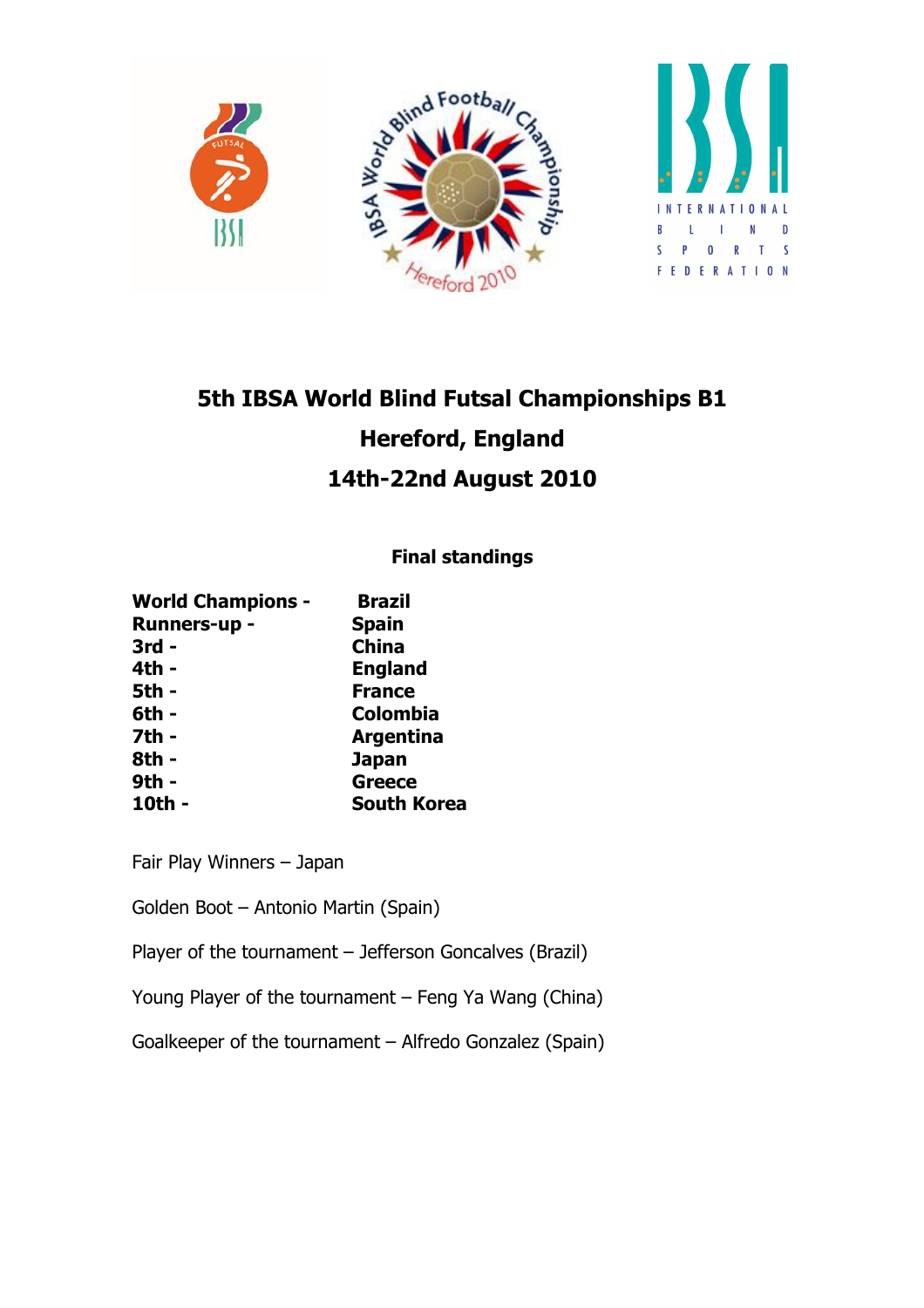



### Group A

|             | Р | w        |   | D             | F | A | GD  | Pts |
|-------------|---|----------|---|---------------|---|---|-----|-----|
| Spain       | 4 | 4        | 0 | 0             | ь | 0 | b   | 12  |
| England     | 4 | 3        |   | 0             | כ | 2 | 3   | 9   |
| Colombia    | 4 |          |   |               | 3 | 4 | - 1 | 4   |
| Japan       | 4 | 0        |   | $\mathcal{P}$ | 0 | 4 | -4  |     |
| South Korea | 4 | $\Omega$ | 3 |               | 2 | b | -4  |     |

#### 14 August, 15:00

#### England 0 - 1 Spain

Half time: 0 - 0 **Spain: Alfredo Cuadrado** England: Keryn Seal

15 August, 13:00

#### Colombia 0 - 0 Japan Half time: 0 - 0

16 August, 13:00

#### Spain 2 - 0 Colombia

Half time: 2 - 0 Spain: Antonio Martin (2)

16 August, 19:00

#### England 2 - 1 South Korea

Half time: 0 - 0 **England: Jonathan Gribbin, David Clarke** South Korea: Yun Cheol Shin

17 August, 15:00

#### Spain 1 - 0 South Korea Half time: 0 - 0 South Korea: Kyung Ho Kim

17 August, 19:00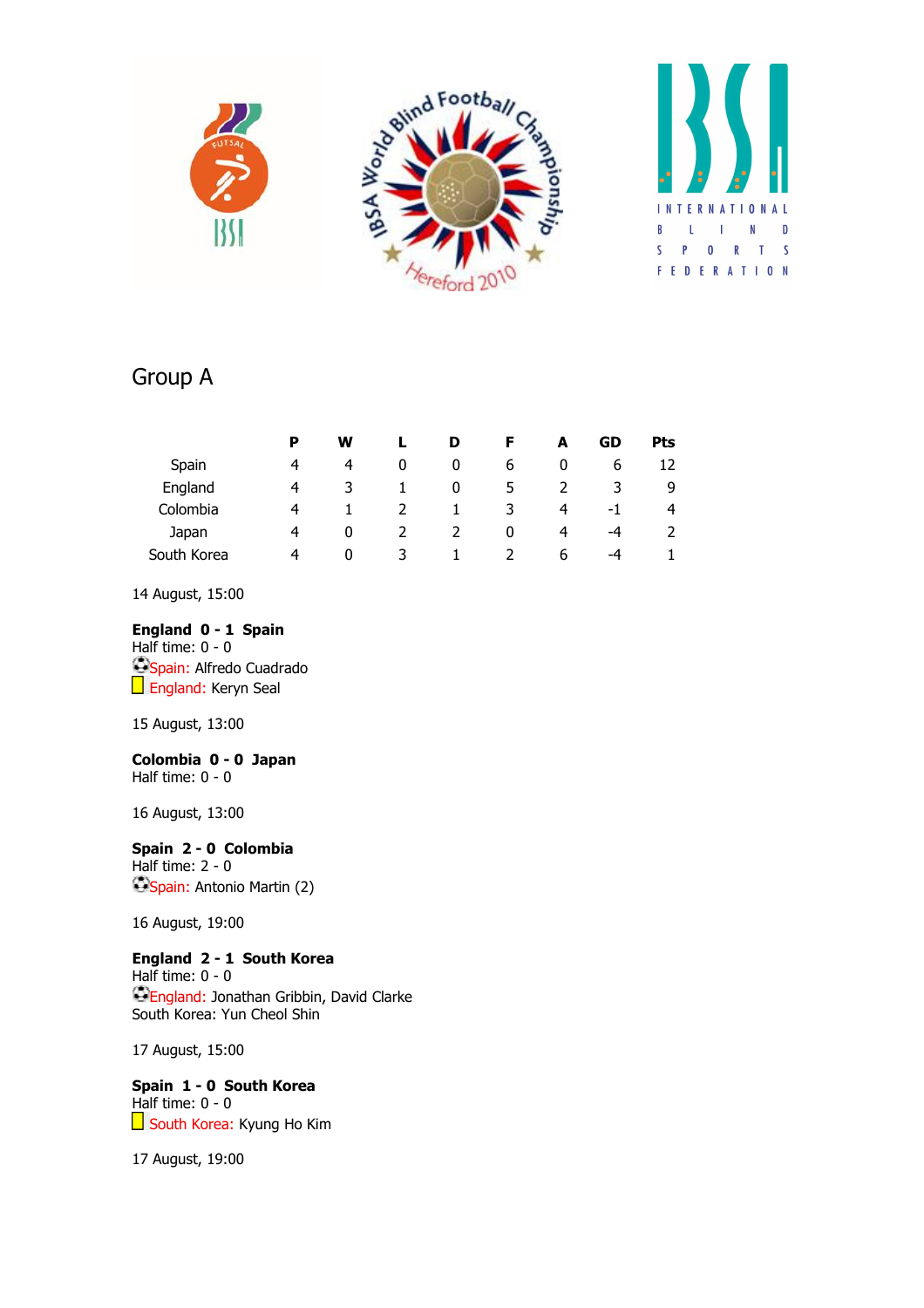





#### England 2 - 0 Japan Half time: 1 - 0 England: Jonathan Gribbin, David Clarke England: Jonathan Gribbin, Keryn Seal

18 August, 15:00

#### Spain 2 - 0 Japan

Half time: 0 - 0 Spain: Antonio Martin (2)

18 August, 17:00

#### Colombia 3 - 1 South Korea

Half time: 2 - 1 Colombia: Juan Parra (3) South Korea: Kyung Ho Kim South Korea: Yeong Jun Jang

19 August, 13:00

Japan 0 - 0 South Korea Half time: 0 - 0

19 August, 19:00

England 1 - 0 Colombia Half time:  $1 - 0$  $E$ England: Jonathan Gribbin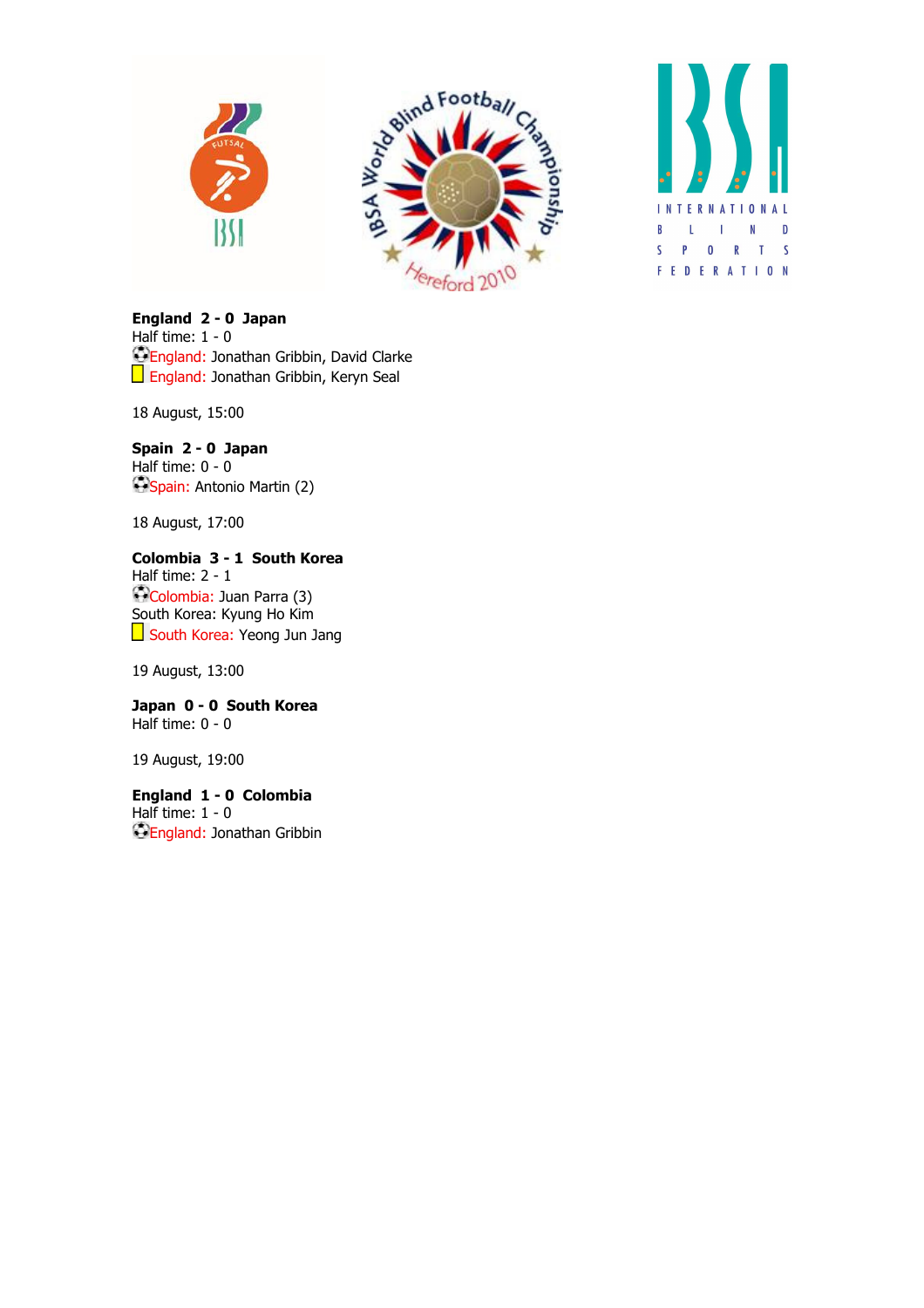



## Group B

|               | Р | W |   | D | r | A  | GD  | Pts |
|---------------|---|---|---|---|---|----|-----|-----|
| <b>Brazil</b> | 4 | 3 | 0 |   | b | 0  | b   | 10  |
| China         | 4 |   |   |   | b | 4  |     |     |
| France        | 4 |   |   |   | 4 | 2  | 2   |     |
| Argentina     | 4 |   | 2 |   | 3 | 2  |     | 4   |
| Greece        | 4 | 0 | 4 | 0 |   | 12 | -11 | 0   |

15 August, 15:00

#### Argentina 0 - 1 France

Half time: 0 - 0 **C**France: Frederic Villeroux **Argentina: Angel Deldo** 

15 August, 17:00

Brazil 2 - 0 China Half time: 1 - 0 **Brazil: Jeferson Goncalves, Severino Silva** 

16 August, 15:00

France 0 - 1 Brazil Half time: 0 - 1 **Brazil: Jeferson Goncalves** 

16 August, 17:00

#### Argentina 3 - 0 Greece

Half time:  $1 - 0$ Argentina: Silvio Velo (3) **Argentina: Lucas Rodriguez** Greece: Theodoros Siotas, Dimos Zacharos, Efstratios Chatziapostolidis

17 August, 13:00

France 2 - 0 Greece Half time: 0 - 0 **C**France: Martin Baron, Frederic Villeroux Greece: Stefanos Efremidis, Charalampos Tokatlidis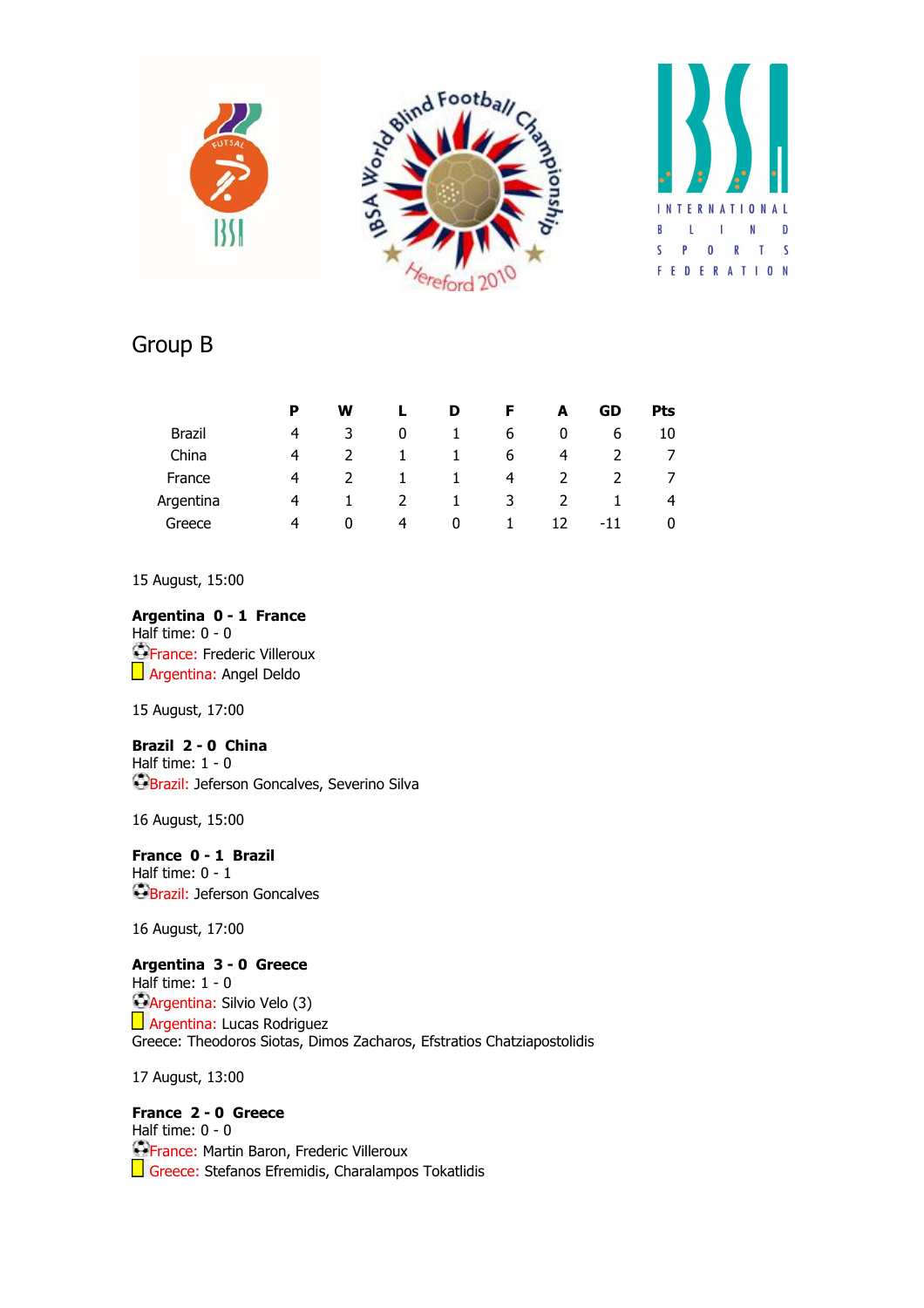





17 August, 17:00

Argentina 0 - 1 China Half time: 0 - 1 China: Zhou Bin Wang Argentina: SILVIO VELO China: Wen Fa Zheng

18 August, 13:00

France 1 - 1 China Half time: 1 - 1 **C**France: Frederic Villeroux China: Ya Feng Wang

18 August, 19:00

Brazil 3 - 0 Greece Half time: 0 - 0 **Brazil:** Ricardo Alves (2), Joao Silva Greece: Charalampos Tokatlidis

19 August, 15:00

China 4 - 1 Greece Half time: 1 - 1 China: Zhou Bin Wang (3), Wen Fa Zeng Greece: Dimos Zacharos China: Zhou Bin Wang, Tang Bao Gao

19 August, 17:00

Argentina 0 - 0 Brazil Half time: 0 - 0